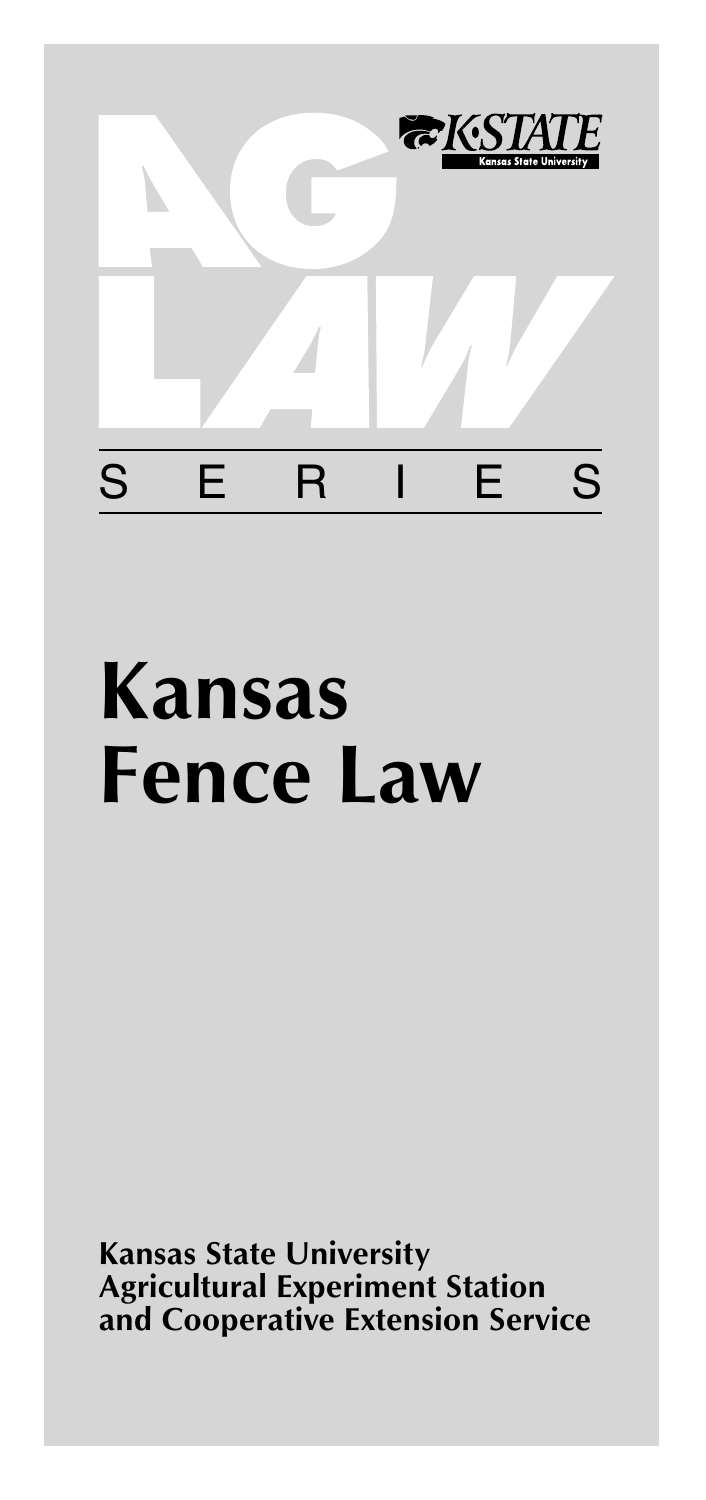Author's Note: Each case and controversy involving the subject matter of this publication requires consideration of unique facts and law. This brochure is intended to provide general information only. It must not be used as a substitute for legal counsel. Information contained in this brochure is limited by considerations of space and the laws and statutes that exist at the time of its publication. Our laws are subject to change yearly through legislative procedures, as well as new judicial determinations. Accordingly, no attempt has been made to set forth a complete analysis of all of the statutes or case decisions and their effects and exceptions. This brochure should not be used to answer specific questions about fence law or liability of owners of livestock. If you have specific questions, you should contact an attorney. Otherwise, you may jeopardize your legal rights.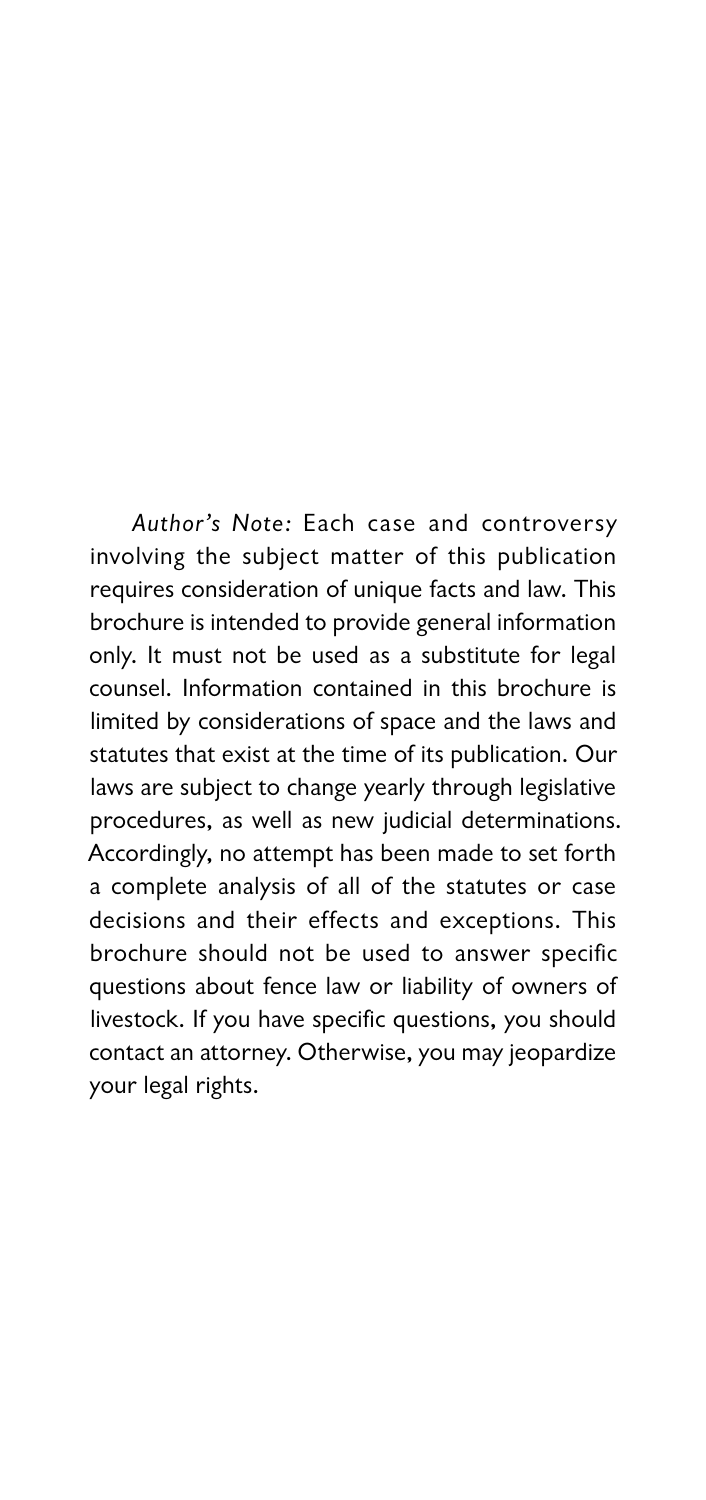## **Border Wars: The Building and Maintaining of Partition Fences**

For rural landowners, perhaps one of the most common and contentious issues involves disputes concerning partition fences. Partition fences are those that separate adjoining lands. Kansas has numerous laws concerning partition fences, but recent court opinions have pointed out the inadequacies of some of those provisions.

#### **General Rules**

In general, the owners of adjoining lands are required to build and maintain in good repair all partition fences in equal shares, unless the parties agree otherwise.<sup>1</sup> In practice, however, many adjoining landowners adopt the "righthand" or "left-hand" rule — they face each other at the mid-point of their fence and agree to build and/or maintain the portion of the fence to either their respective right or left. But in Kansas, the law states that building and maintenance is to be in equal shares rather than in halves  $2$ 

Kansas is a fence-in jurisdiction.<sup>3</sup> That means that livestock owners are required to fence their animals in.4 But, as stated above, state law requires that the owners of adjoining lands build and maintain in good repair all partition fences in equal shares.5 That sometimes creates problems when a livestock owner shares a partition fence with a crop farmer or other landowner who does not graze livestock and, hence, has no need for a fence. In addition, if the adjacent nonlivestock owners do not participate in the maintenance of their share of the partition fence, and injury results to them because of the defec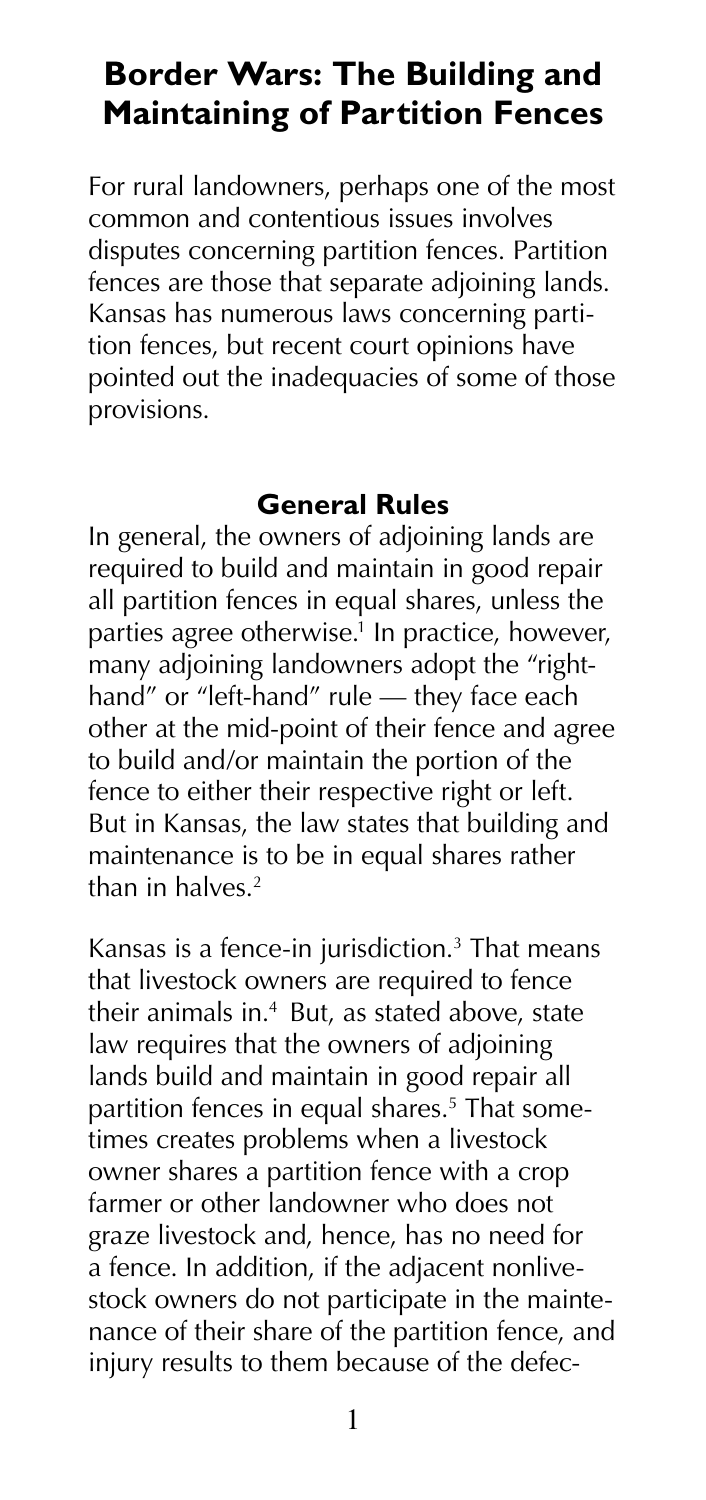tive fence that they were required to maintain, they cannot recover for damages caused by the adjacent landowner's stock.<sup>6</sup> Also, a nonlivestock owner will be held liable to others who are damaged by the neighbor's livestock escaping through the defective partition fence.<sup>7</sup>

Kansas law does indeed provide that if nonlivestock owners do not want their land enclosed, they cannot be forced to build or pay for an equal share of any partition fence.<sup>8</sup>

#### The statute states:

"No person not wishing his land enclosed, and not occupying or using it otherwise than in common, shall be compelled to contribute to erect or maintain any fence dividing between his land and that of an adjacent owner; but when he encloses or uses his land otherwise than in common, he shall contribute to the partition fence …"9

By its language, two conditions must be satisfied before the statute applies — one party must not want their land enclosed, and the adioining tracts must be used in common. Unfenced tracts are not used in common when they are used for different purposes (i.e., crop raising and cattle grazing). Thus, when a crop farmer (or other nonlivestock owner) adjoins a livestock owner, both adjoining landowners must contribute an equal share to the building or maintaining of a partition fence because the tracts are not used in common. While K.S.A. 29-309 has never been interpreted by an appellate court in Kansas, the Kansas attorney general has twice opined that the statute applies only to relieve a landowner from responsibility for sharing equally the cost of building and maintaining partition fences when the land is used in common and the complaining party does not want the fence.<sup>10</sup>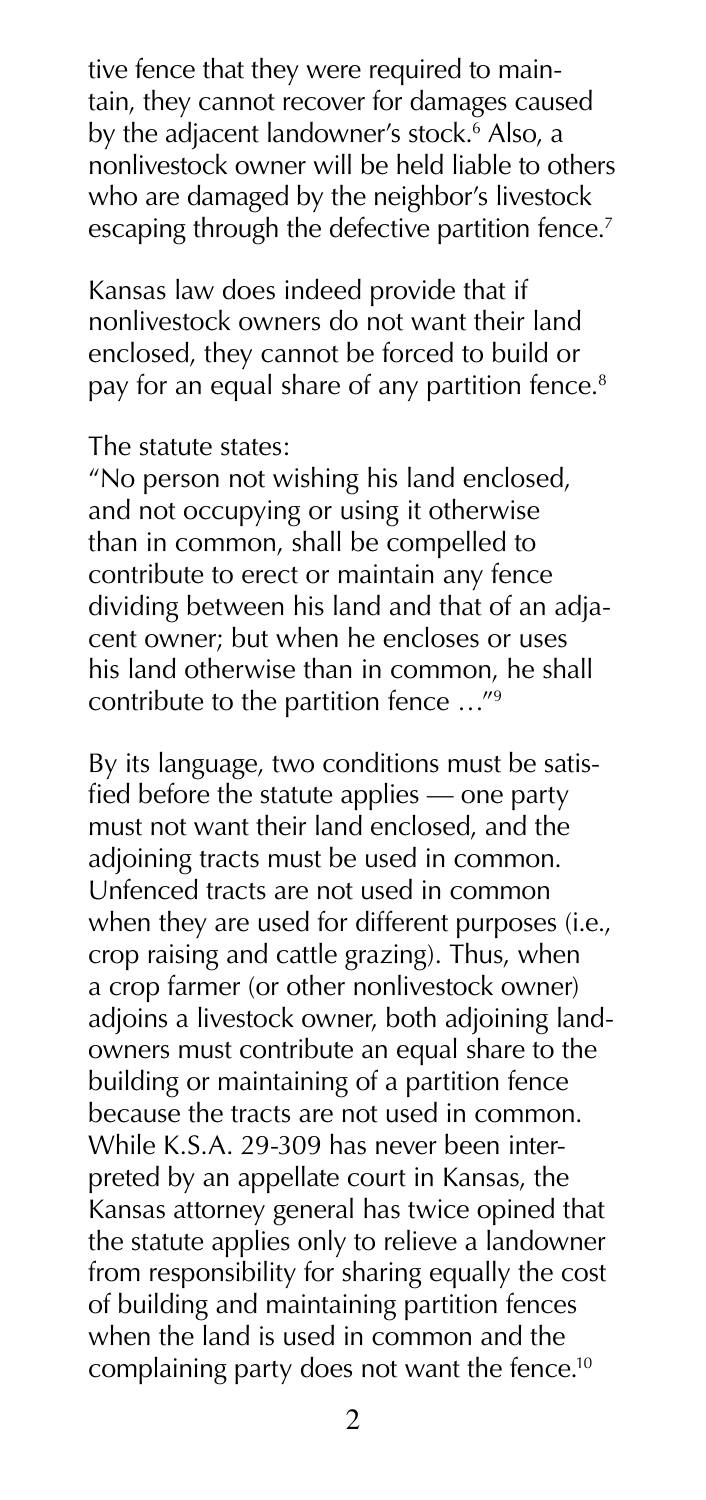#### **Procedure for Handling Fence Disputes**

In some instances, adjoining landowners may come to an agreement as to how to allocate the responsibility between themselves for the building and/or maintenance of a partition fence. If an agreement is reached, it may be wise to put the agreement in writing and record it in the register of deeds office in the county where the fence is located. If the adjoining landowners cannot reach an agreement concerning fence building and/or maintenance, the "fence viewers" should be called.

Under Kansas law, the county commissioners in the county where the fence in question is located are the fence viewers.<sup>11</sup> They either may act together collectively as a board, or any two of them<sup>12</sup> may be appointed to serve as the fence viewers. Either of the adjoining landowners may apply to the fence viewers to resolve the conflict. The fence viewers will view the fence in controversy and then assign to each party, in writing, an equal share or part of the fence to build, maintain, or repair. The decision of the fence viewers is recorded at the register of deeds office in the county where the fence is located  $13$  and, while they are acting as fence viewers, their decision is final, conclusive, nonappealable, and binding upon the parties and all succeeding occupants of the land.14

However, if the commissioners do not appoint "any two of them" to serve as the fence viewers, any decision concerning fence building and/or maintenance is deemed to be an opinion of the county commissioners as a board and is appealable under K.S.A. 19- 223.<sup>15</sup> If either party decides to disregard the ruling of the fence viewers, the other party may erect, repair, or maintain the entire fence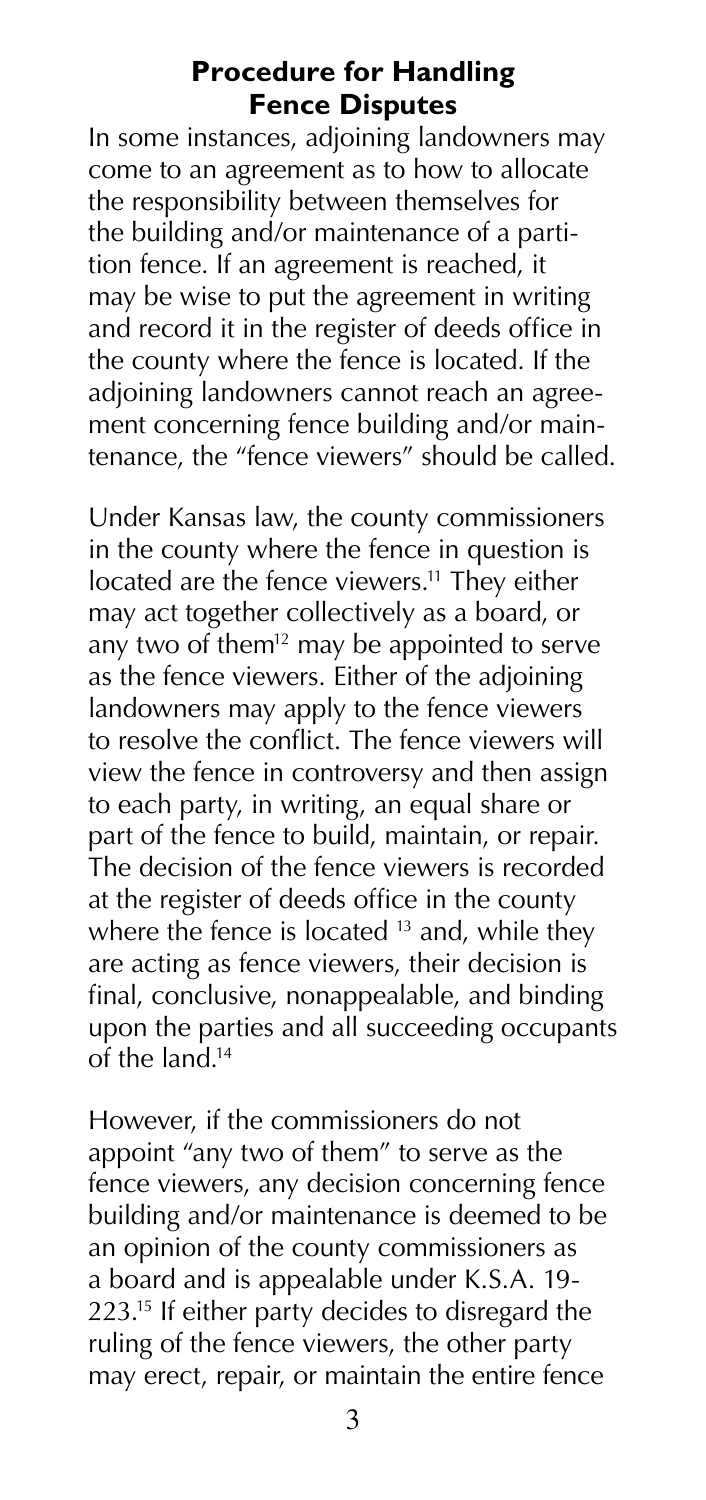and charge the nonperforming party for its share of the cost of the fence plus interest and attorney fees, if legal action is necessary for collection.16

However, a recent Kansas Court of Appeals opinion requires the fence viewers be called not only to make an initial view of the fence, but also to view the fence whenever there is any subsequent argument between adjacent landowners concerning the partition fence.<sup>17</sup> Thus, if one party disregards the initial ruling of the viewers, the other party cannot build the nonperforming party's portion of the fence or make necessary repairs until the viewers have made a second view and determined that the fence in question needs to be built or repaired. After the repairs have been made, a bill cannot be sent to the nonperforming party until the viewers have made a third view to certify the work and the amount claimed due.18

#### **What Type of Fence Can Be Required?**

Generally, the fence viewers can require the parties to build only what is a legal fence in the county. They cannot require a higherquality fence. A legal fence, by law, is a threewire barbed wire fence,<sup>19</sup> but other types of fences in addition to barbed wire can be legal fences under Kansas law.<sup>20</sup> However, since the county commissioners can enact more stringent legal fencing requirements on a countywide basis, they could require these higher standards to be followed by adjoining landowners in partition fence controversies.<sup>21</sup>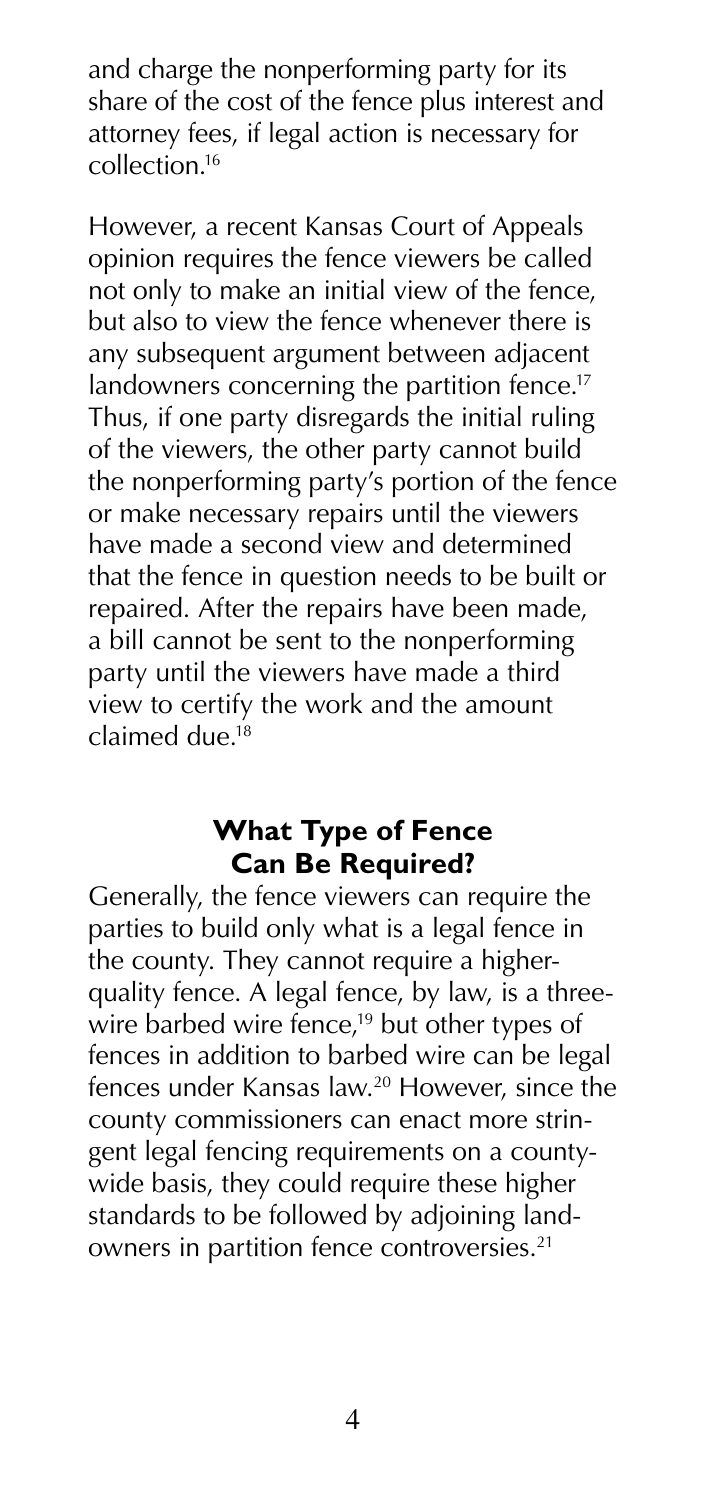#### **Are Fence Maintenance Statutes Constitutional?**

While there is no recorded appellate court opinion in Kansas construing the constitutionality of the portion of the Kansas fence statutes requiring nonlivestock owners to build and maintain an equal share of a partition fence, challenges have been made in other states with similar statutes.<sup>22</sup>

For example, in a 1989 Vermont case, $23$  a nonlivestock owner refused to contribute toward the maintenance of a partition fence with his livestock-owning neighbor. The livestock owner built the fence and then brought an action against the nonlivestock owner to recover for payment of the nonlivestock owner's share of the cost of building the fence. The nonlivestock owner asserted that the fence law was unconstitutional, and the Supreme Court of Vermont agreed. The Iowa Supreme Court was also recently faced with a similar factual setting and held that the existing fence statute requiring nonlivestock owners to build and maintain partition fences in equal shares to be constitutional.<sup>24</sup>

In a 1997 Pennsylvania case, $25$  the plaintiff owned property in a town bordered on three sides by the defendant's property. During the time of the parties' ownership of the properties, no fence had ever existed on or near the boundary between the parties' properties. The plaintiff, in accordance with Pennsylvania law, requested that the court order the defendant to pay an equal share of the cost of erecting a division fence between the properties. The defendant refused. The court, in construing the fence law, did not strike the fence law down on constitutional grounds, but noted that while the statute required adjoining landowners to erect division fences, the statute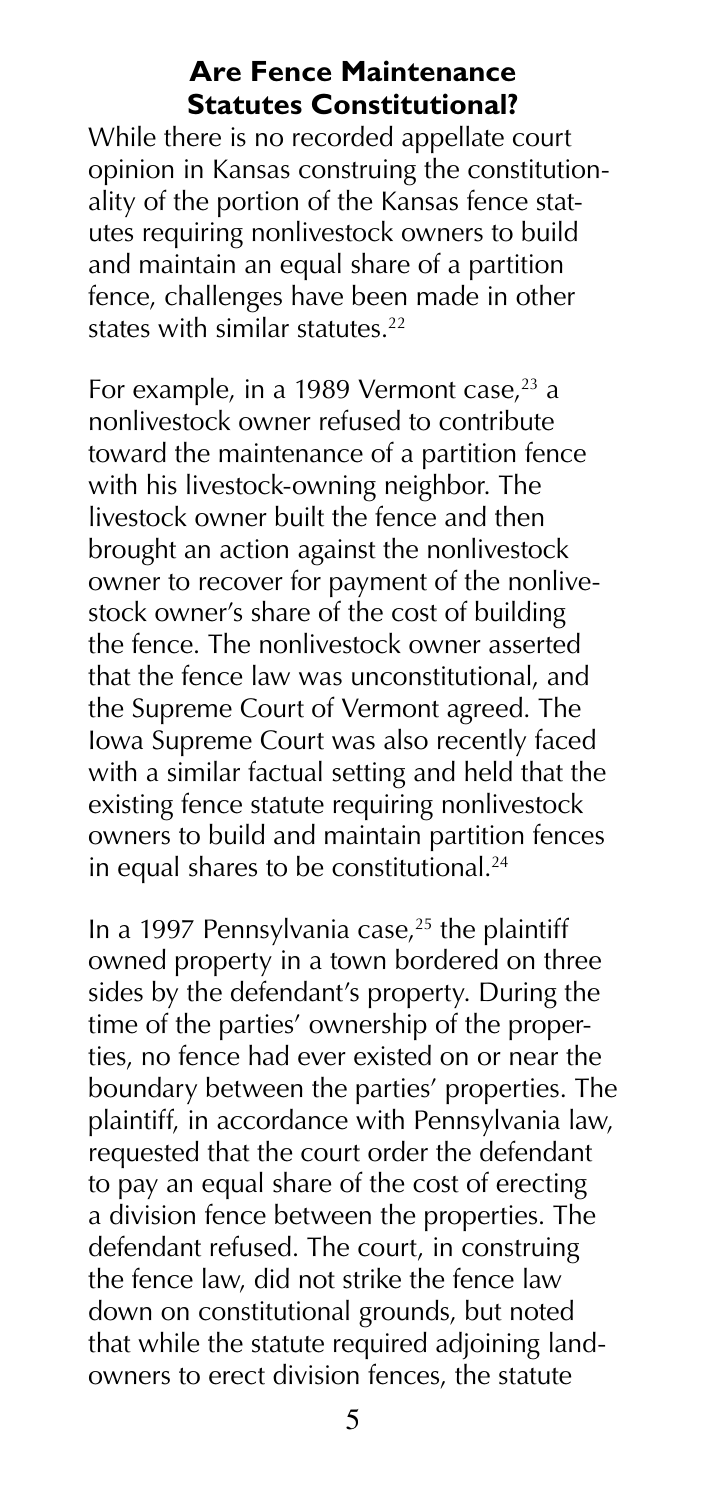also focused on whether the fence was a "sufficient" fence as required by law. To be a "sufficient" fence, the court reasoned, a fence must keep livestock fenced in to protect other persons and property from trespassing livestock. As such, the court held that the fence law did not apply to persons not owning livestock and that such persons are not required to share the cost of a partition fence with a livestock-owning neighbor. The court thus reasoned that this meant a fence must be construed as having been built for a particular purpose for the statute to apply (i.e., to protect property from trespassing livestock). As such, the court held that the fence law did not require an adjoining landowner who does not keep livestock to share the cost of a fence with a livestock-owning neighbor.

#### **Responsibility for Highway Fences**

In some states, it is conventional to expect landowners to build highway fences. Other states, such as Kansas, have resolved the issue by delegating to the state highway commission or department of transportation the responsibility to build and maintain highway fences.

In a recent Kansas case, the scope of the duty of the Kansas Department of Transportation (KDOT) with respect to the maintenance of highway fences was at issue. The Kansas Supreme Court, in reversing the judgment of the Kansas Court of Appeals and reinstating a jury verdict against KDOT of \$1.2 million, held that KDOT has a duty to maintain a highway in a reasonably safe condition.<sup>26</sup> The duty, the court reasoned, included a duty to maintain highway fences, and that KDOT's breach of that duty contributed to the injuries and damages that the plaintiff sustained. The court reasoned that the evidence supported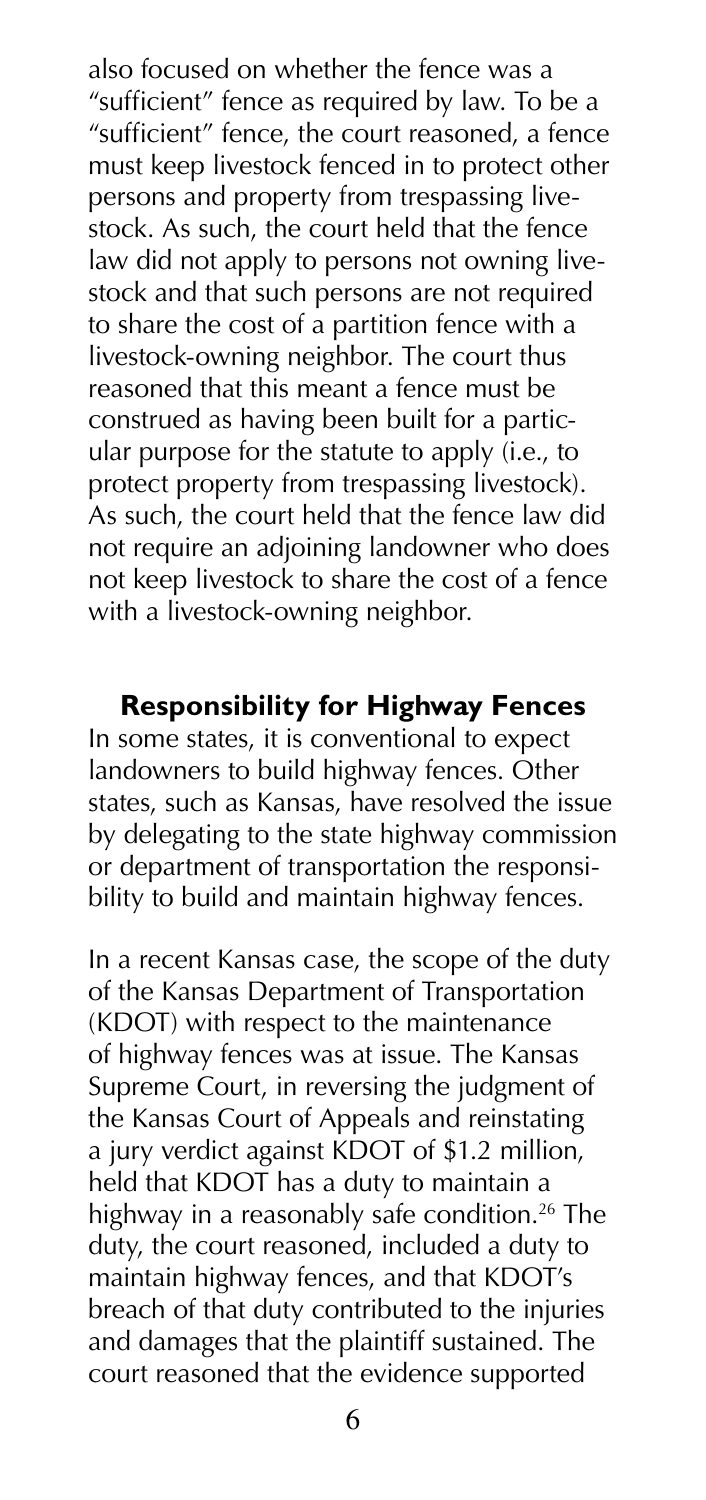a finding that livestock entered the highway by crossing a downed highway fence, rather than through a nearby double-box culvert that KDOT was not responsible for fencing. The court rejected KDOT's argument that it had a duty to maintain only highway fences behind which livestock grazed.<sup>27</sup>

#### **Concluding Thought**

The best way to avoid fence disputes with adjoining landowners is to maintain communication and have at least a general understanding of the Kansas rules involving partition fence building and maintenance. Many conflicts may be able to be resolved by mutual agreement of the parties. If an irreconcilable dispute does arise, it may be best to involve the fence viewers as soon as possible. In any event, it remains clear that good fences make good neighbors.

### **Endnotes**

- 1 K.S.A. 29-301.
- 2 Id.
- 3 K.S.A. 29-101.
- 4 Id. See also K.S.A. 47-122.
- 5 See supra note 1 and accompanying text. See also *Griffith* v. *Carrothers*, 86 Kan. 93 (1911) (intent of partition fence law is that adjoining landowners are under obligation to maintain partition fences in equal shares).
- 6 K.S.A. 29-401.
- 7 Id. See, e.g., *Smith* v. *Ott*, 100 Kan. 136, 163 Pac. 918 (1917).
- 8 K.S.A. 29-309.
- 9 Id.
- 10 See Kan. Att'y. Gen. Op. No. 83-43 (Mar. 25, 1983) and 87-28 (Feb. 16, 1987).
- 11 K.S.A. 29-201.
- 12 Id.
- 13 K.S.A. 29-304.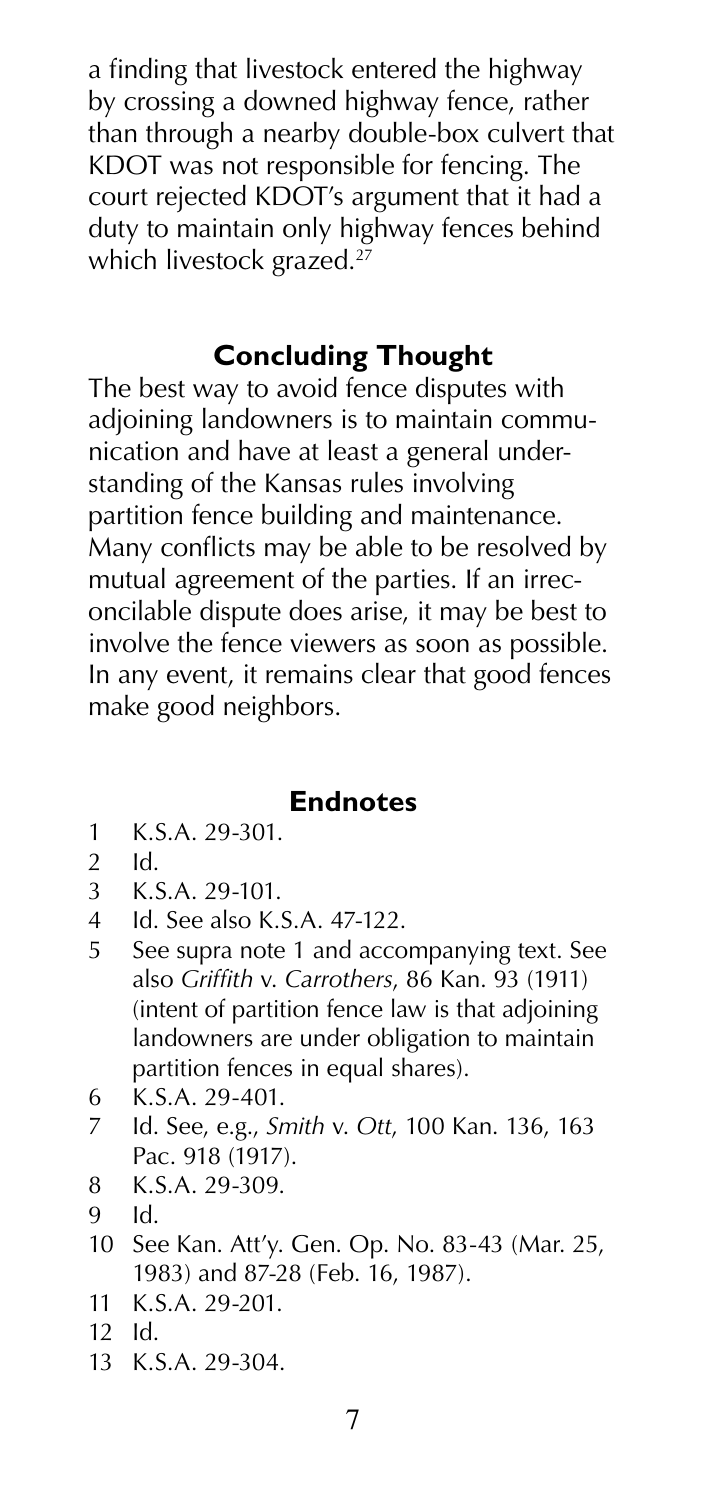- 14 K.S.A. 29-304.
- 15 See *Kaplan* v. *Johnson County Commissioners*, 269 Kan. 122, 3 P.3d 1270 (2000).
- 16 K.S.A. 29-305.
- 17 *Schwartz* v. *Kunze*, 22 P.3d 618 (Kan. Ct. App. 2001).
- 18 Id. The court seemed persuaded by the supposed need of having the fence viewers see the situation before action is taken and direct what is to be done.
- 19 K.S.A. 29-105.
- 20 See K.S.A. 29-102.
- 21 K.S.A. 29-105(b); K.S.A. 29-109(b).
- 22 The argument is that fence statutes requiring a nonlivestock owner to contribute toward the building and/or maintenance of a partition fence that the nonlivestock owner does not need or want constitutes a taking of the nonlivestock owner's private property without just compensation, in violation of the Fifth Amendment.
- 23 *Choquette* v. *Perrault*, 153 Vt. 45, 569 A.2d 455 (1989).
- 24 *Gravert* v. *Nebergall*, 539 N.W.2d 184 (Iowa 1995).
- 25 *Fogle* v. *Malvern Courts*, 701 A.2d 265 (Pa. Supr. Ct. 1997).
- 26 *Reynolds* v. *Kansas Dept. of Transportation*, 43 P.3d 799 (Kan. 2002), rev'g, 30 P.3d 1041 (Kan. Ct. App. 2001).
- 27 Before reversal by the Kansas Supreme Court, the Kansas Court of Appeals had held that KDOT need not build and maintain livestock-tight fences, reasoning that the purpose of a highway fence is to restrict vehicular access to a roadway, rather than keep livestock fenced in. *Reynolds* v. *Kansas Dept. of Transportation*, 30 P.3d 1041 (Kan. Ct. App. 2001), rev'd, 43 P.3d 799 (Kan. 2002).